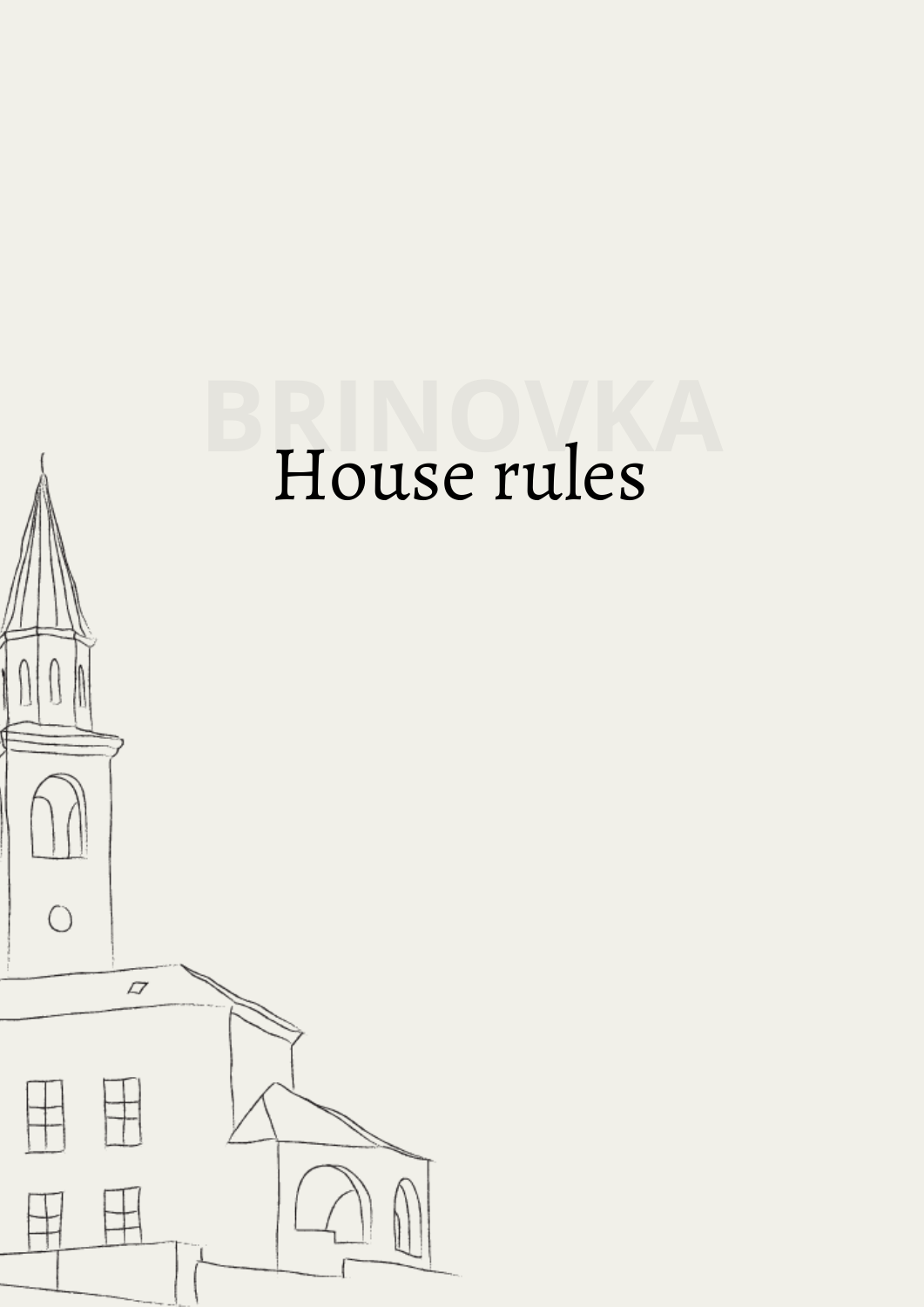

#### Dear guest,

Thank you for choosing **BRINOVKA HOUSE** as your accommodation.

We strive to give you the best possible experience.

For an unforgettable, safe and sustainable stay, we kindly invite you to read our house rules.

For further information and assistance, the hosts are at your disposal at all times:

**Tadej Rogelja:** +386 (0) 41 825 569 **Andrej Lavrič:** +386 (0) 30 609 605

#### **Free WIFI**

#### **TV**

Network name: LAGRA Password: lagra521

More than 200 programs available + Netflix access

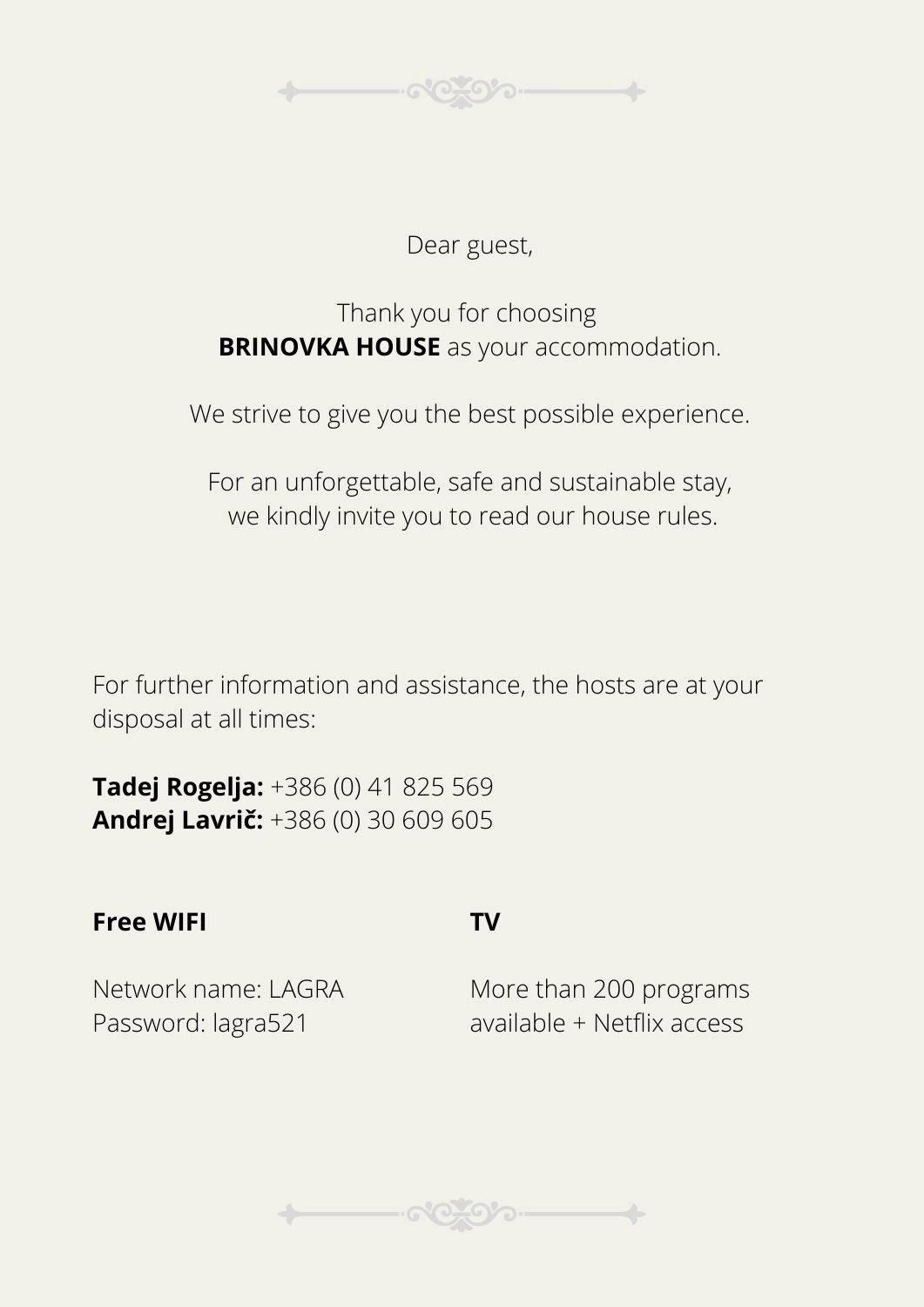

# **Table of contents:**

| 2. Recommendations and instructions for your stay    | $\overline{2}$ |
|------------------------------------------------------|----------------|
|                                                      | 3              |
|                                                      | 3              |
| 2.3. Taking care of security and personal belongings | 4              |
| 2.4. General fire safety, barbecue and fireplace     | 5              |
|                                                      | 6              |
|                                                      | 6              |
|                                                      | 6              |
|                                                      | 6              |
|                                                      | 7              |
|                                                      | $\overline{7}$ |
|                                                      | 7              |
|                                                      | 8              |
|                                                      | 8              |
| 2.14. Additional offer in BRINOVKA HOUSE             | 9              |
|                                                      | 9              |
| 2.16. Supply of products from local producers        | 9              |
|                                                      | 10             |
|                                                      | 11             |
|                                                      | 11             |
|                                                      | 12             |
|                                                      | 12             |
|                                                      | 12             |
|                                                      | 13             |

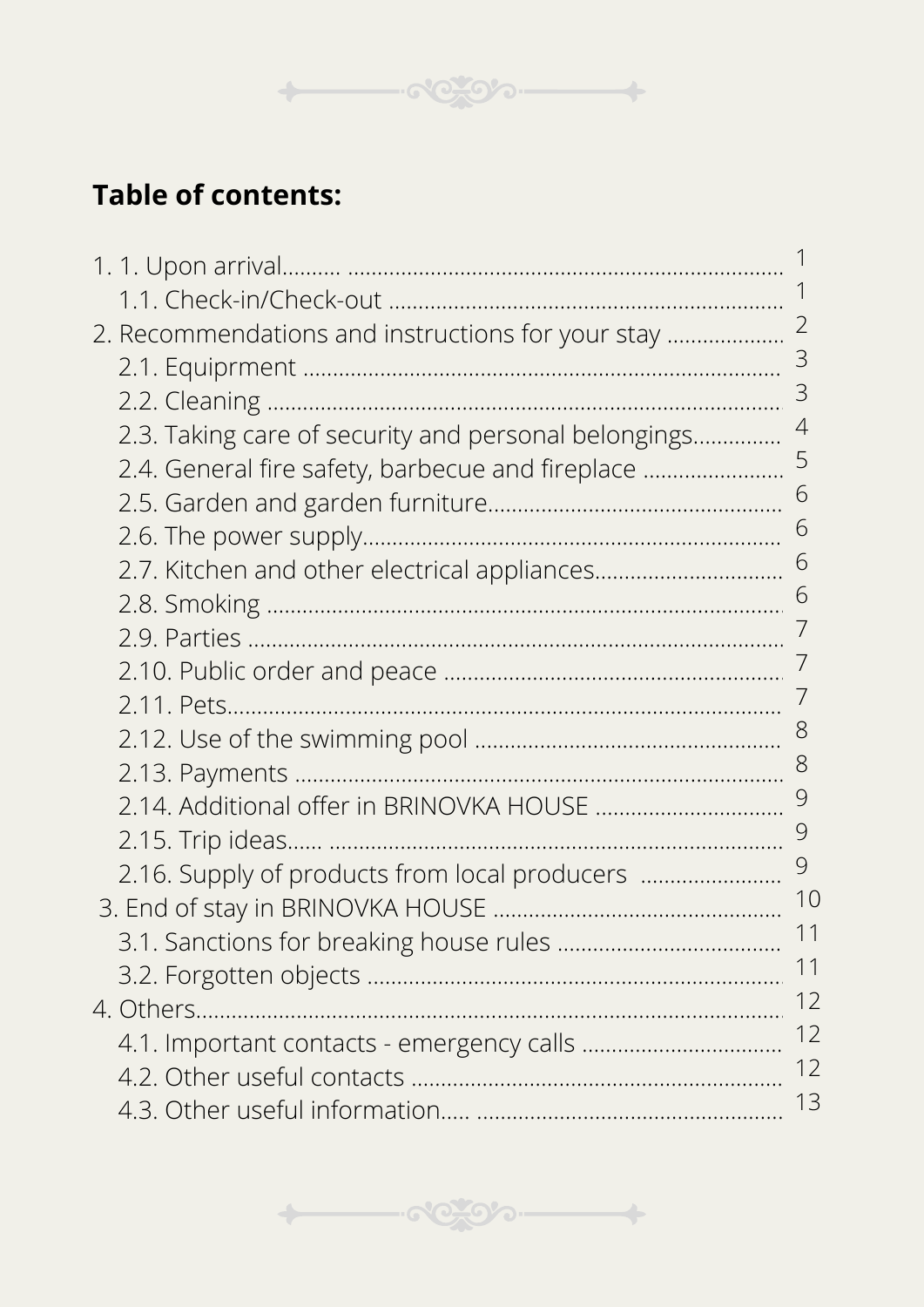

## **1. Upon arrival**

Upon arrival you will be asked to pay a tourist tax (in cash). According to the Slovene legislation, we carry out the obligatory registration of the guests, for which we need your valid ID card or passport. We will inform you about the fire safety regulations, the use of household and electrical appliances and hand you two keys and a remote controller for the terrace door. Please keep the keys and the remote controller safe, because if they are lost, we will have to charge you for the cost of replacement.

The tourist tax is EUR 2,00/day for adults and EUR 1,00/day for children from 7 to 18 years. Children up to 7 years old are exempt from the tourist tax. Guests staying in BRINOVKA HOUSE for more than 5 consecutive days are granted a 50% discount, i.e. the tourist tax is EUR 1.00/day.

## **1.1. Check-in/Check-out**

Check-in is possible between 17:00 and 22:00 on the day of arrival. In case of later arrival please inform us in time (at least 2 days in advance).

Guests must leave BRINOVKA HOUSE by 10:00 am on the day of check-out. In case of late check-out (unless otherwise agreed) guests will be charged for an additional day of stay.

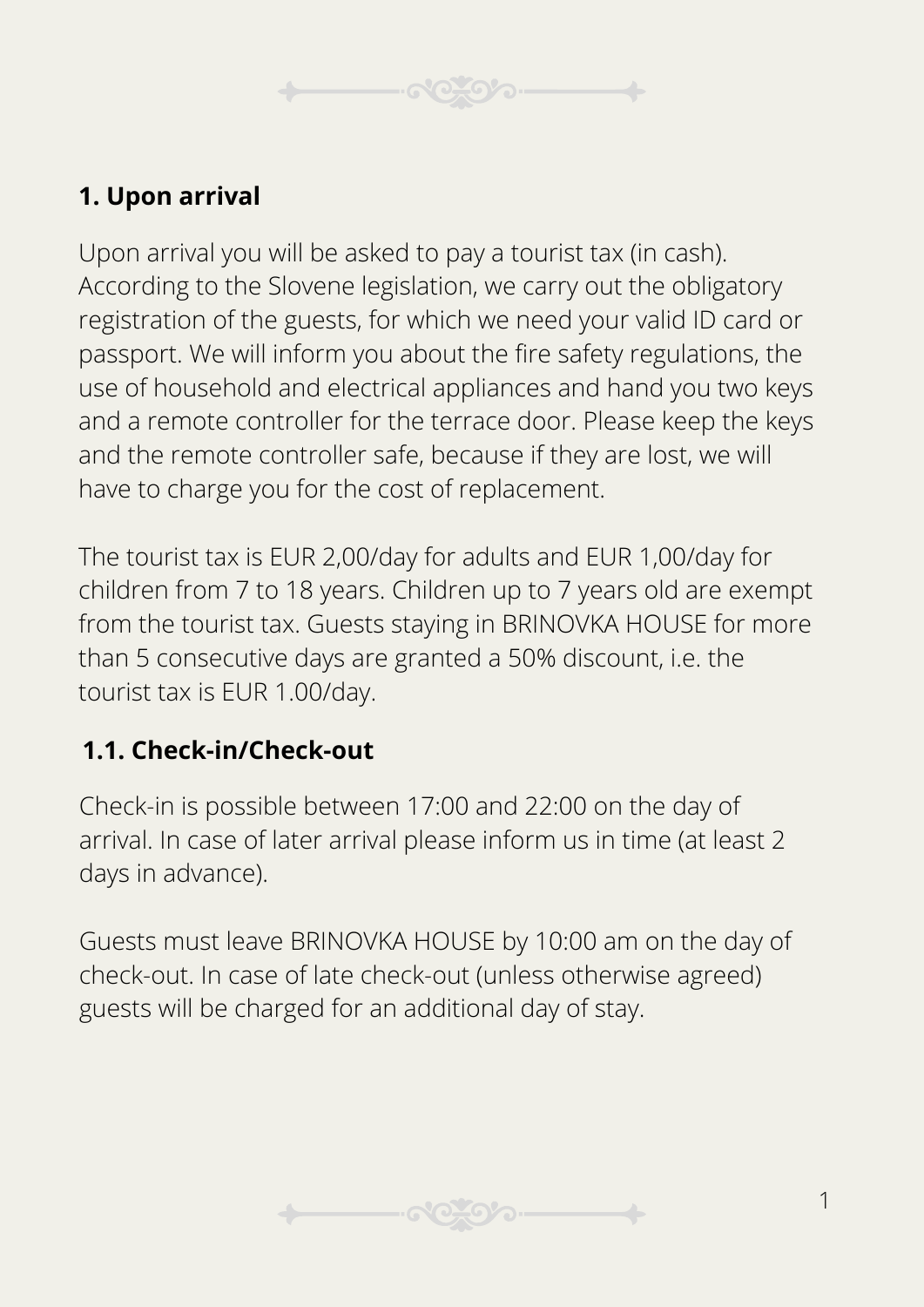## **2. Recommendations and instructions for your stay**

BRINOVKA HOUSE is a sustainable accommodation. We strive to provide a high quality service and comfort while protecting the natural environment in which BRINOVKA HOUSE is located. This is achieved through the use of reusable products and utensils (soap and shampoo bottles), the installation of separate waste collection containers, the use of energy-saving appliances and the rational use of electricity and water.

The BRINOVKA HOUSE is located in an area without a public sewage system and is therefore connected to its own small sewage treatment plant, thus making a responsible contribution to the protection of the natural environment.

We sincerely request that you do not throw diapers, absorbent cotton, sanitary napkins and other toilet waste into the toilet bowl. These are part of the mixed waste and should be disposed of in the designated container.

We believe that through sensible and sustainable behavior, we can effectively contribute to the protection and preservation of nature.

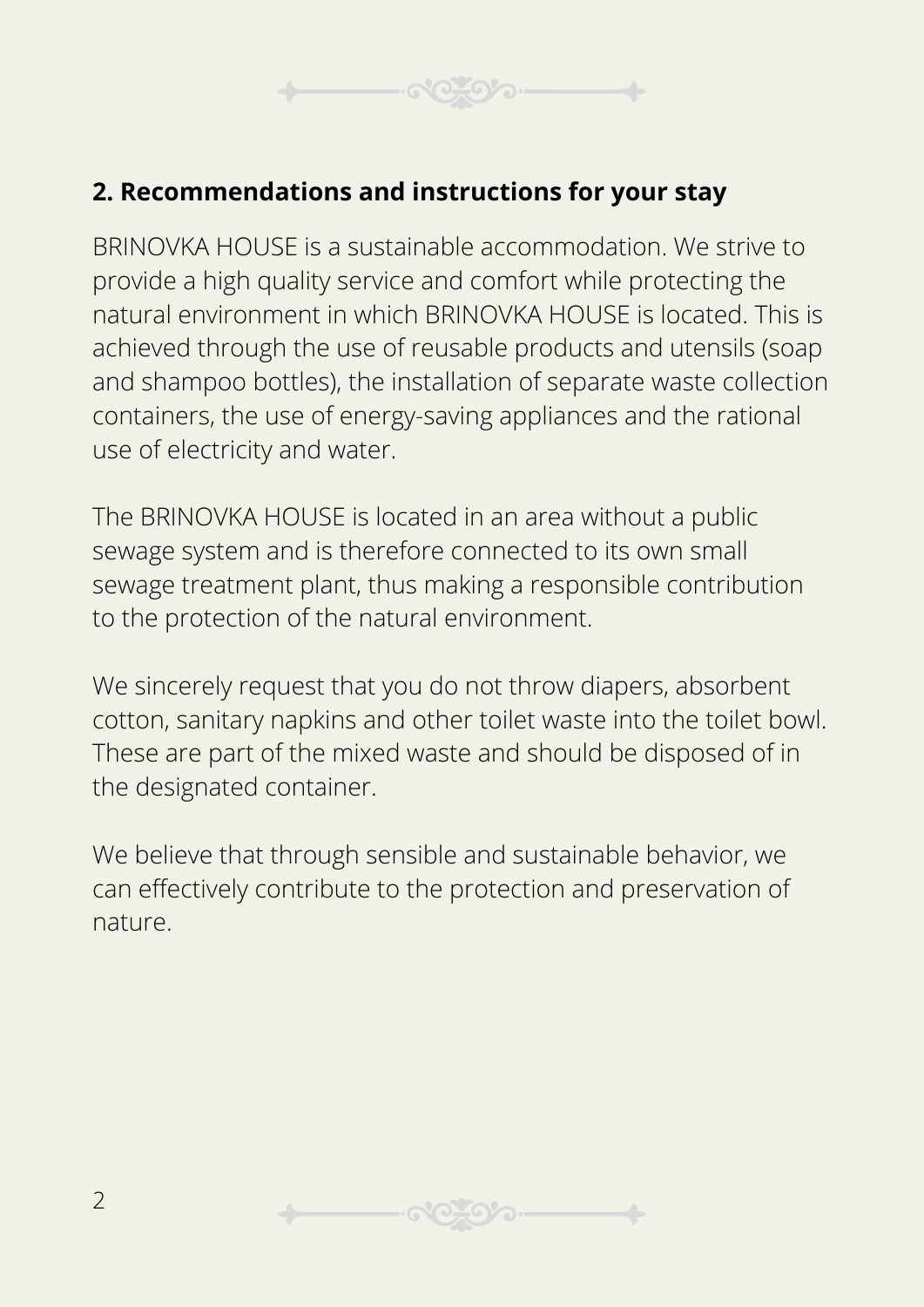

## **2.1. Equipment**

BRINOVKA HOUSE Is equipped with all the facilities you need for a comfortable stay. Please do not intentionally damage or remove equipment and inventory. Altering the interior furnishings is not permitted. Damaged or stolen inventory will be charged to you later. Guests may use the washing machine and tumble dryer in the utility room. All basic utensils are provided to keep the house clean during your stay. A portable WIFI speaker is available for your use in the garden.

## **2.2. Cleaning**

Final cleaning is included in the rental price. If additional cleaning of the kitchen, oven or grill is required, we charge an additional fee of EUR 110 including VAT. For stays longer than 7 days, an additional change of bed linen is included in the rental price.

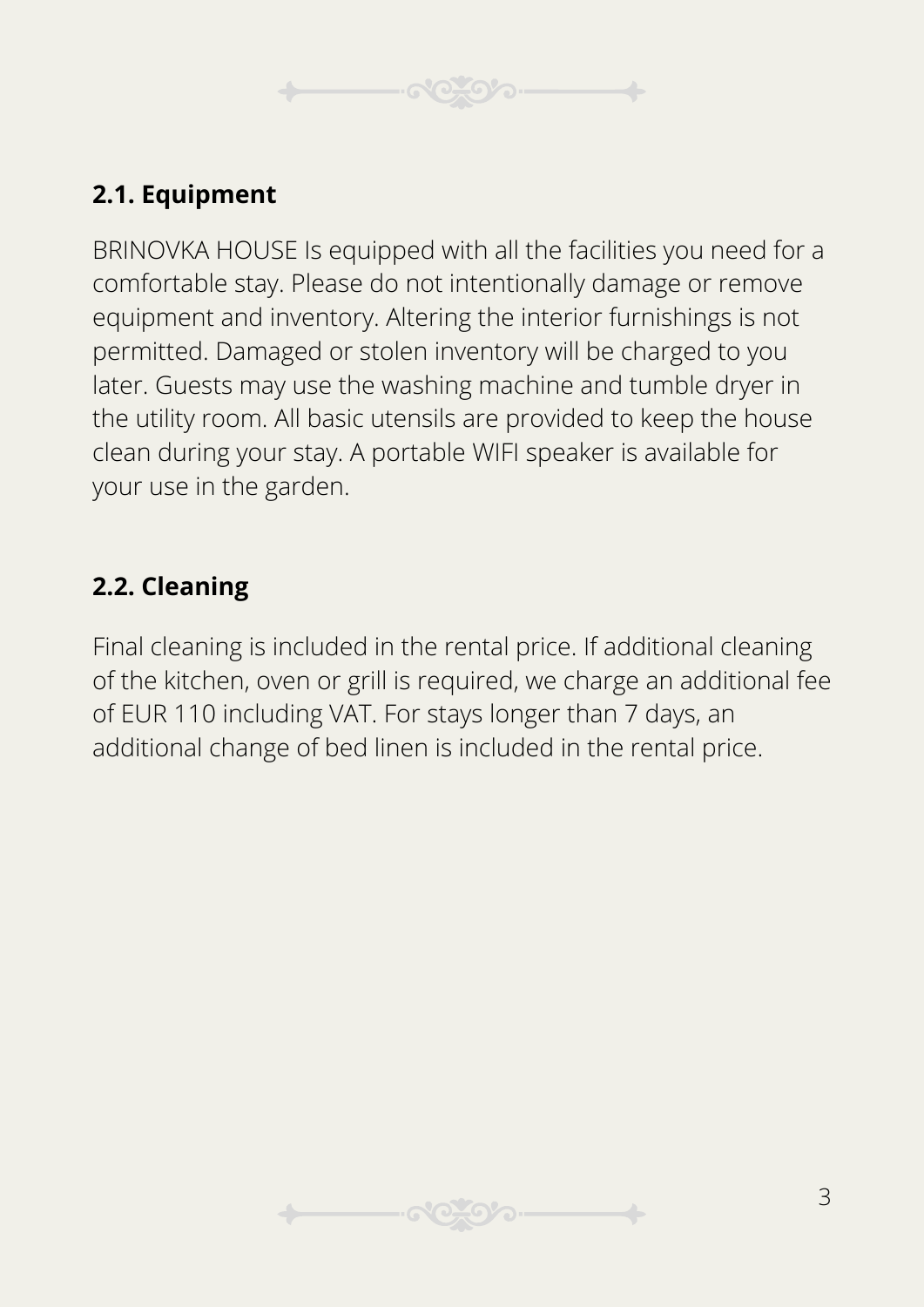

#### **2.3. Taking care of security and personal belongings**

Please close all windows, lock the front door and access to the backyard whenever you leave the BRINOVKA HOUSE. Please also take care of the outdoor swimming pool as indicated below and make sure that all electrical appliances and the gas hob are switched off.

During storms or strong winds, in addition to the windows, please close all shutters, the awning on the terrace and take care of the pool as indicated below and put away the sunbeds by the pool.

Guests are responsible for their own personal belongings in the BRINOVKA HOUSE. Parents and guardians are responsible for the safety and health of their minor children during their stay!

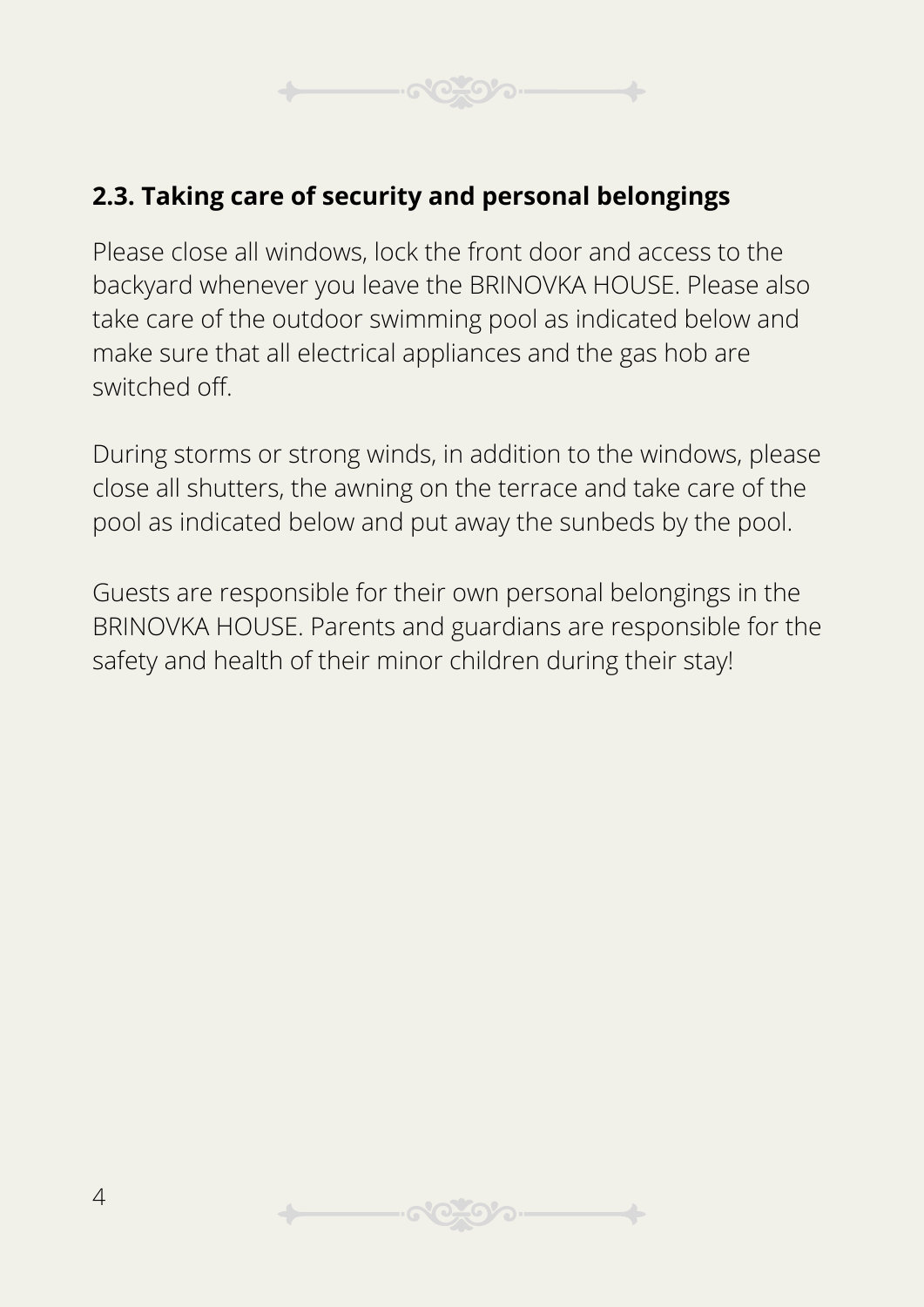

#### **2.4. General fire safety, barbecue and fireplace**

We sincerely ask you to abide by good practices and pay attention to fire safety in the house and garden. Before your stay, we will inform you about the evacuation plan and the location of fire extinguishers.

In case of fire, call the fire department brigade immediately on 112 or the police on 113, one of your hosts and leave the house immediately.

Use fire extinguishers as instructed. Misuse of fire extinguishers will be charged.

It is strictly forbidden to bring flammable, explosive or odorous substances into the BRINOVKA HOUSE.

Use of the grill and fireplace is at your own risk. Please pay attention to fire safety. In case of an uncontrolled fire, please proceed as previously described.

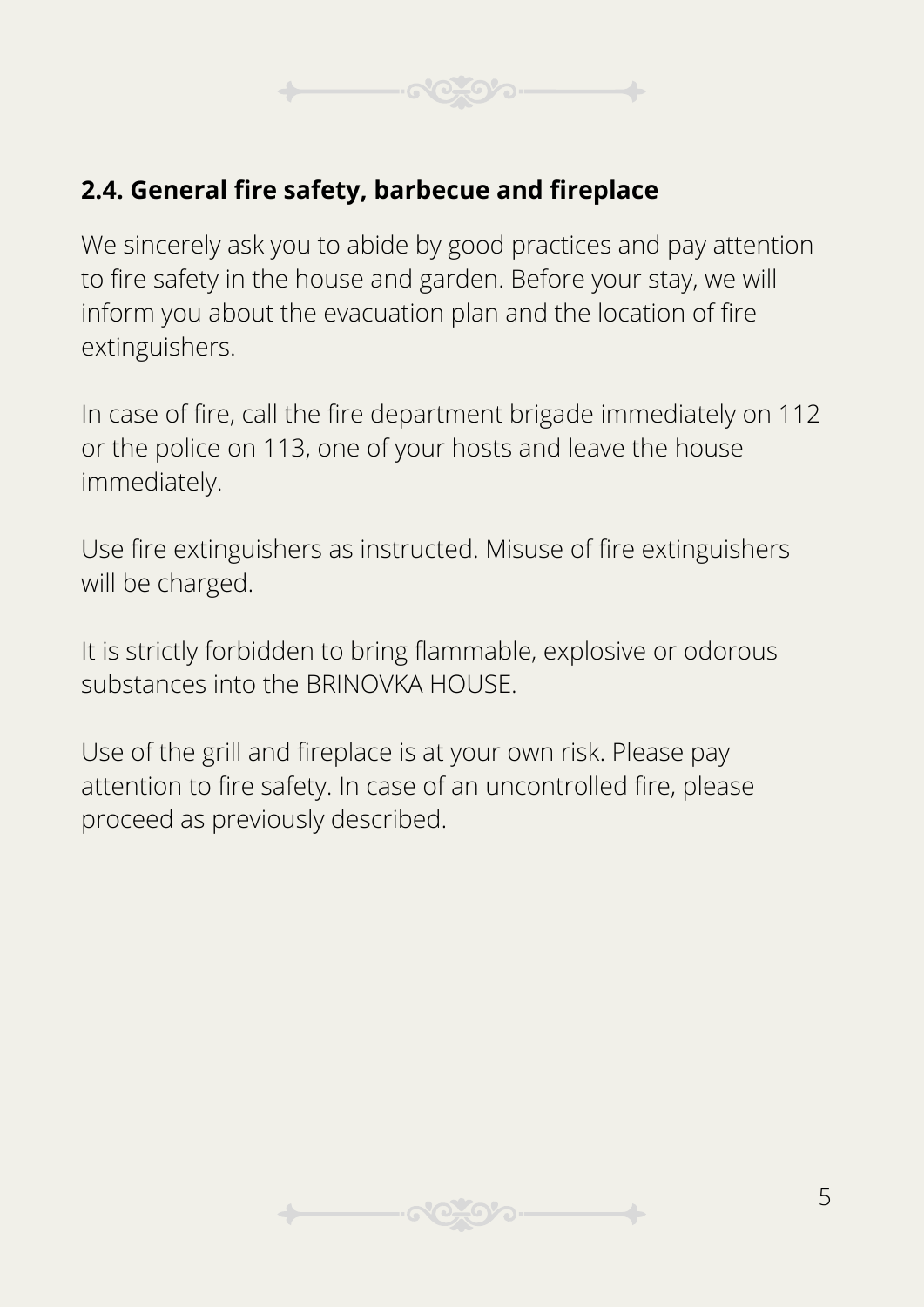

## **2.5. Garden and garden furniture**

The garden is automatically irrigated every day between 4:00 and 4:15. Please remove towels and garden furniture from the lawn and under the pavilion in the evening so they do not get wet.

## **2.6. The power supply**

The power supply in BRINOVKA HOUSE is 220V/50Hz.

## **2.7. Kitchen and other electrical appliances**

Please do not use your own heating devices, do not light candles and do not make an open fire in the garden of BRINOVKA HOUSE.

Please use household and kitchen appliances according to the manufacturer's instructions, which will be communicated to you before your stay.

## **2.8. Smoking**

Smoking is strictly prohibited in all indoor areas.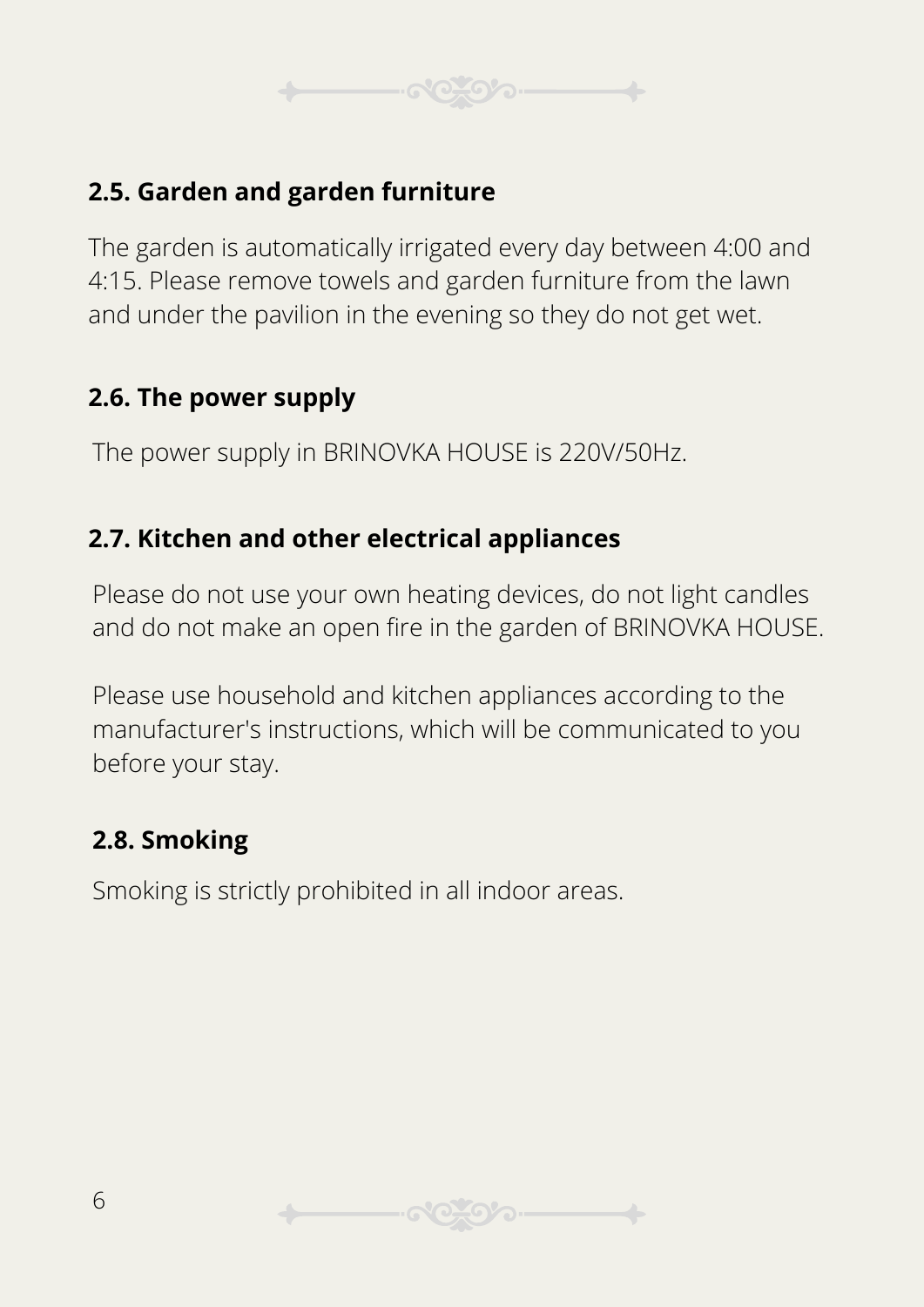

#### **2.9. Parties**

Parties in the property and in the garden involving persons other than guests are prohibited.

Overnight stays by persons who have not registered and paid for their stay is also prohibited.

#### **2.10. Public peace and order**

The night time is from 23:00 to 07:00. Please avoid making excessive noise during this time.

## **2.11. Pets**

Pets are not allowed in the BRINOVKA HOUSE.

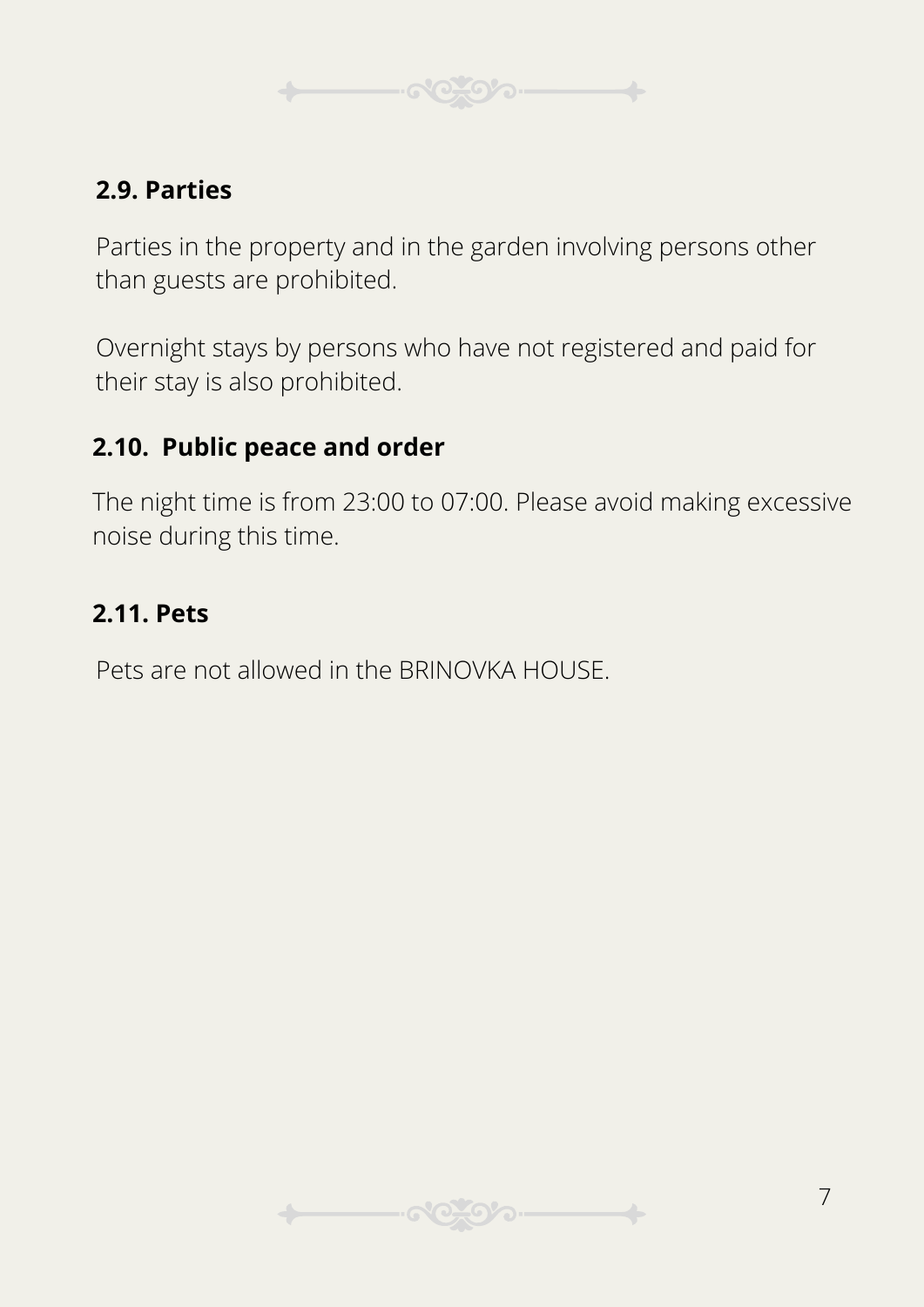

## **2.12. Use of the swimming pool**

Guests use the pool at their own risk. Please follow the basic hygiene rules when using the pool (take shower before and after swimming). The use of the pool is prohibited in case of dermatological problems.

Before or during the use of the pool, the consumption of alcohol is not recommended to avoid the possibility of unconsciousness or drowning.

Please do not use glass jars in or around the pool, but use jars and glasses designed for outdoor use.

Please cover the pool every day after use (in the evening or in case of a sudden change in weather) to keep it free of dirt, insects and to ensure a comfortable water temperature.

#### **2.13. Payments**

Payment cards are not accepted at BRINOVKA HOUSE.

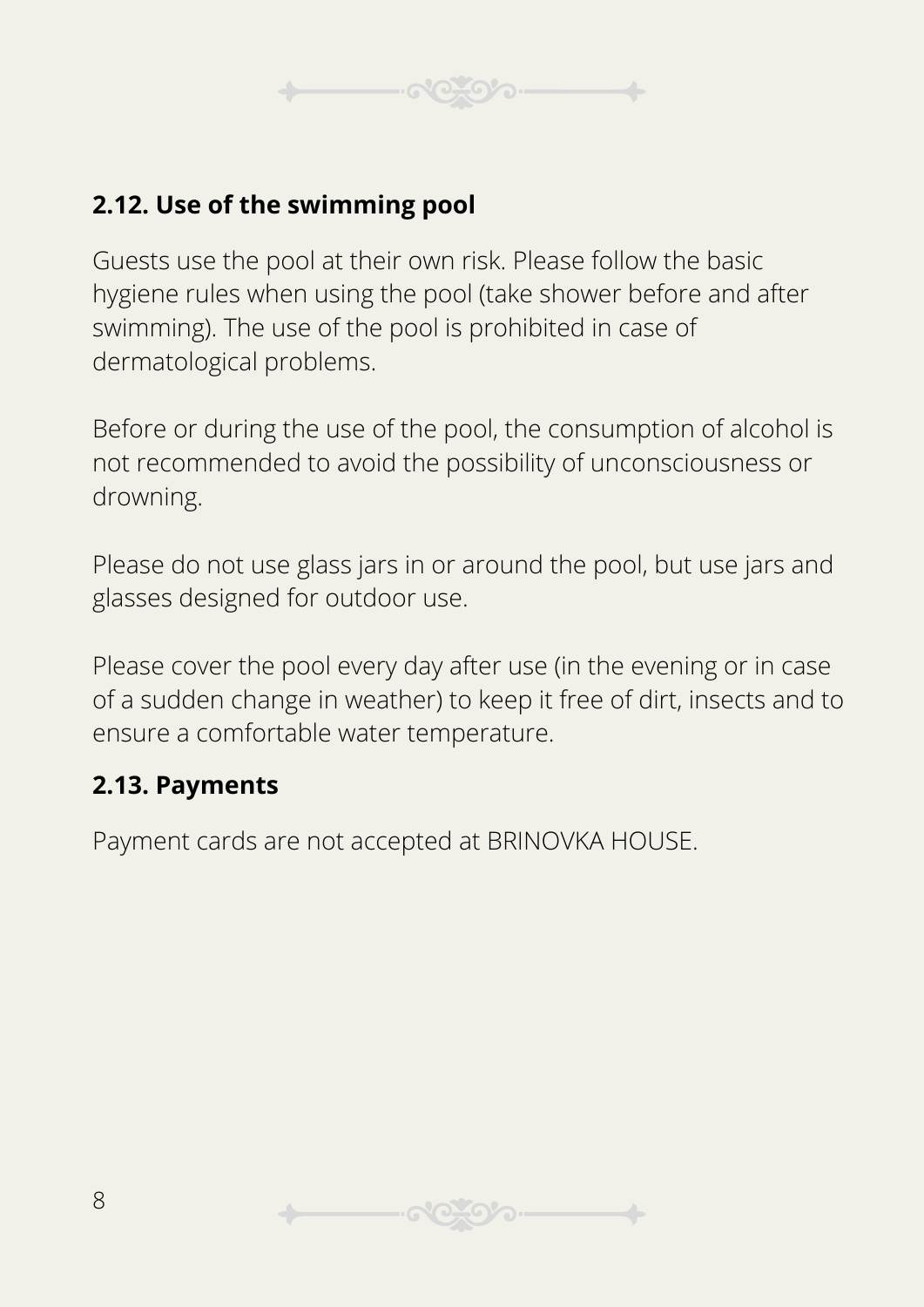

## **2.14. Additional offer in BRINOVKA HOUSE**

You can check the additional offer of BRINOVKA HOUSE at [www.brinovka.com/en/additional-offer/](https://brinovka.com/en/additional-offer/) or via QR code



## **2.15. Trip ideas**

You can check the trip ideas at [www.brinovka.com/en/trip-ideas/](https://brinovka.com/en/trip-ideas/) or via QR code



## **2.16. Supply of products from local producers**

You can check the products offered by local producers at [www.brinovka.com/en/local-products/](https://brinovka.com/en/local-products/) or via QR code

 $\sim$ 



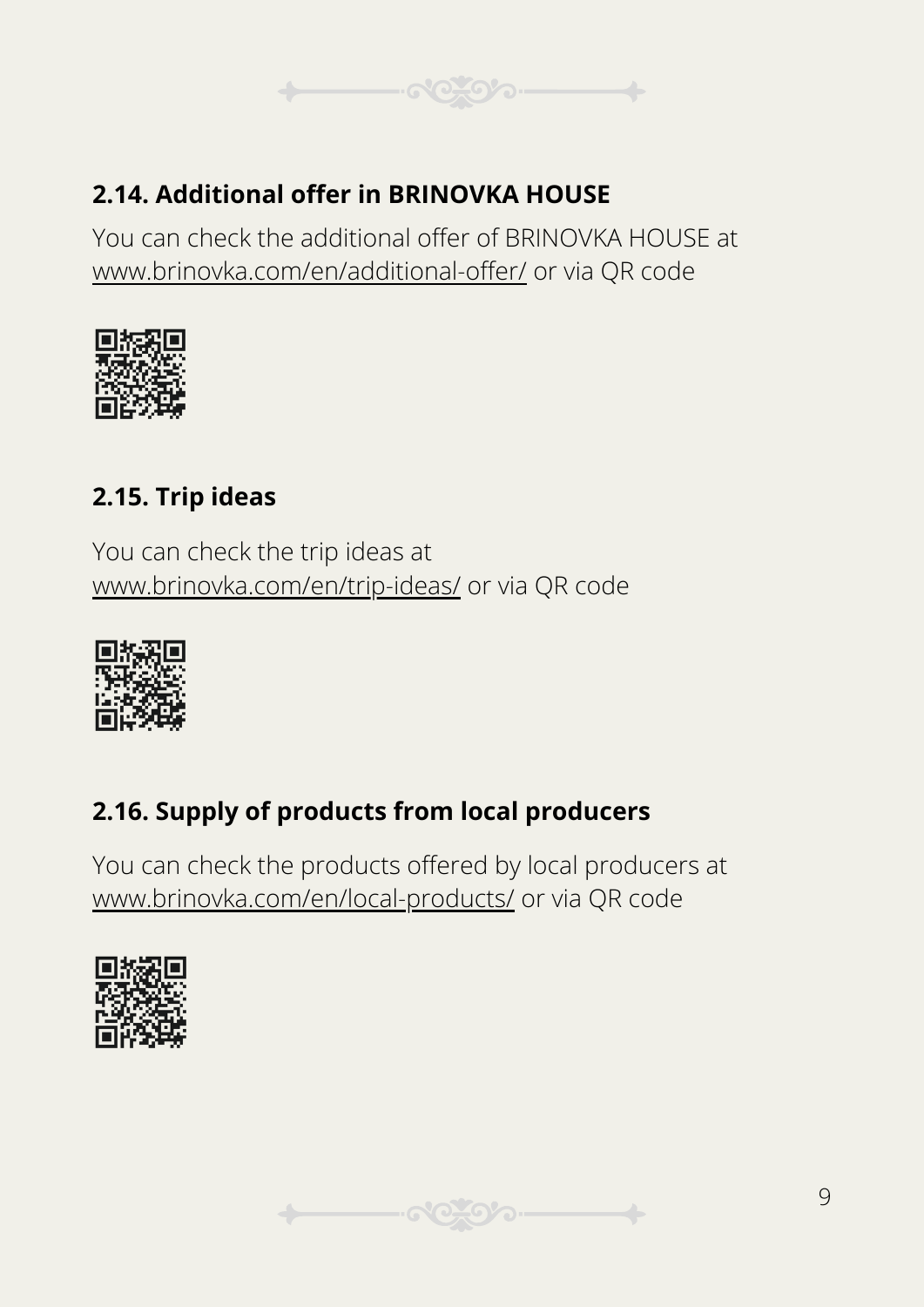

## **3. End of stay in BRINOVKA HOUSE**

Please place your used jars on the kitchen counter; they will be returned to local producers.

Please make sure dishes are washed and dried - a dishwasher is available.

Oil, salt, spices, sugar and similar things (food) - everything should be on the kitchen counter, preferably in a basket.

Before you leave, check that you have not forgotten anything.

If you leave the house or pool in worse than normal condition upon departure, we reserve the right to charge an additional fee for special cleaning of the house and/or pool, which is otherwise included in the price of the accommodation.

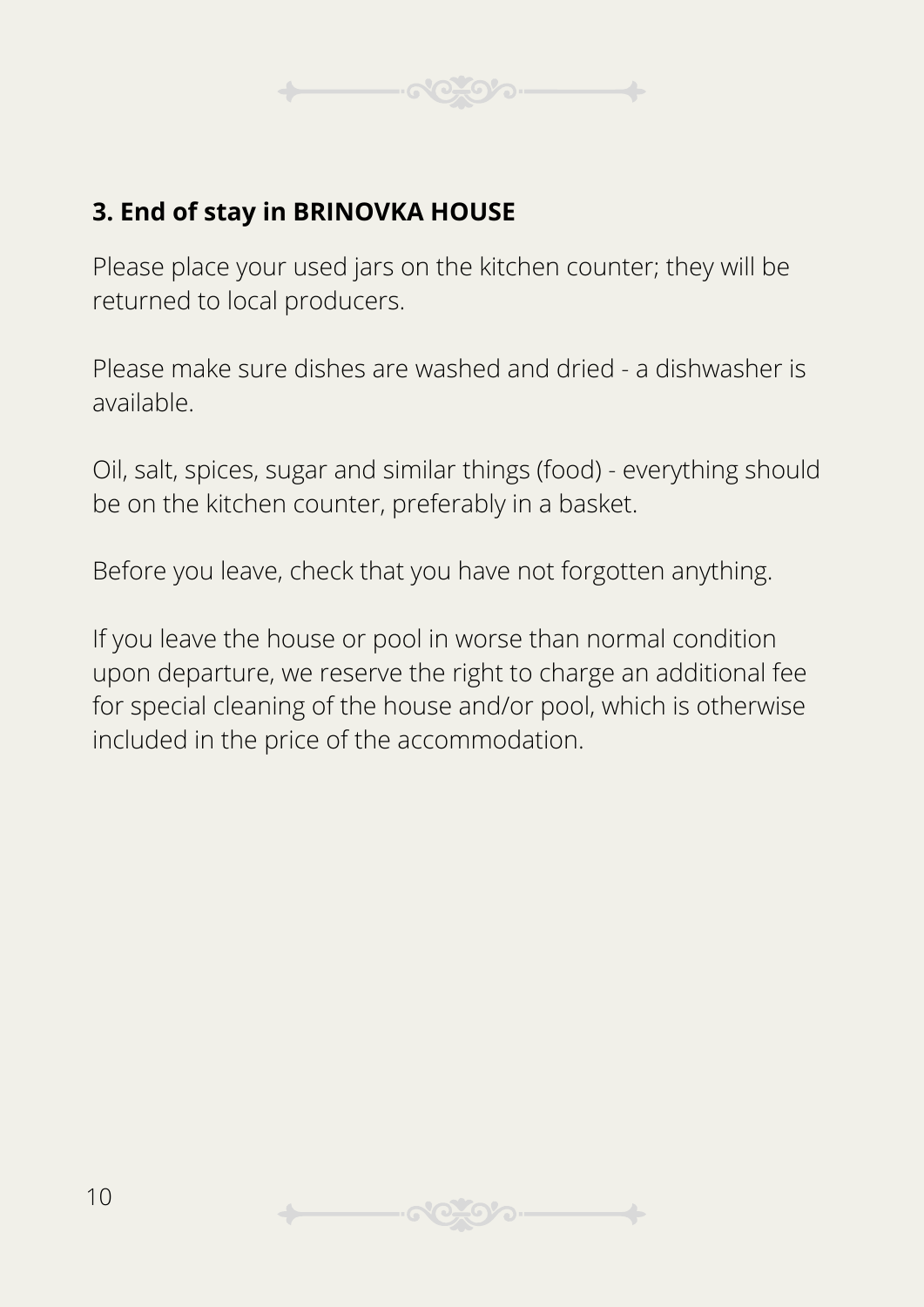

#### **3.1. Sanctions for breaking house rules**

The guest is liable for damage caused by his fault or the fault of the person for whom the guest is responsible. The guest is obliged to pay the damage before the end of the stay in BRINOVKA HOUSE.

We reserve the right to prematurely terminate the stay of guests who disregard and intentionally violate the rules and recommendations of the house rules and public order.

## **3.2. Forgotten objects**

Forgotten items will be kept in the BRINOVKA HOUSE for up to 3 months. The cost of postage will be charged to the guest.

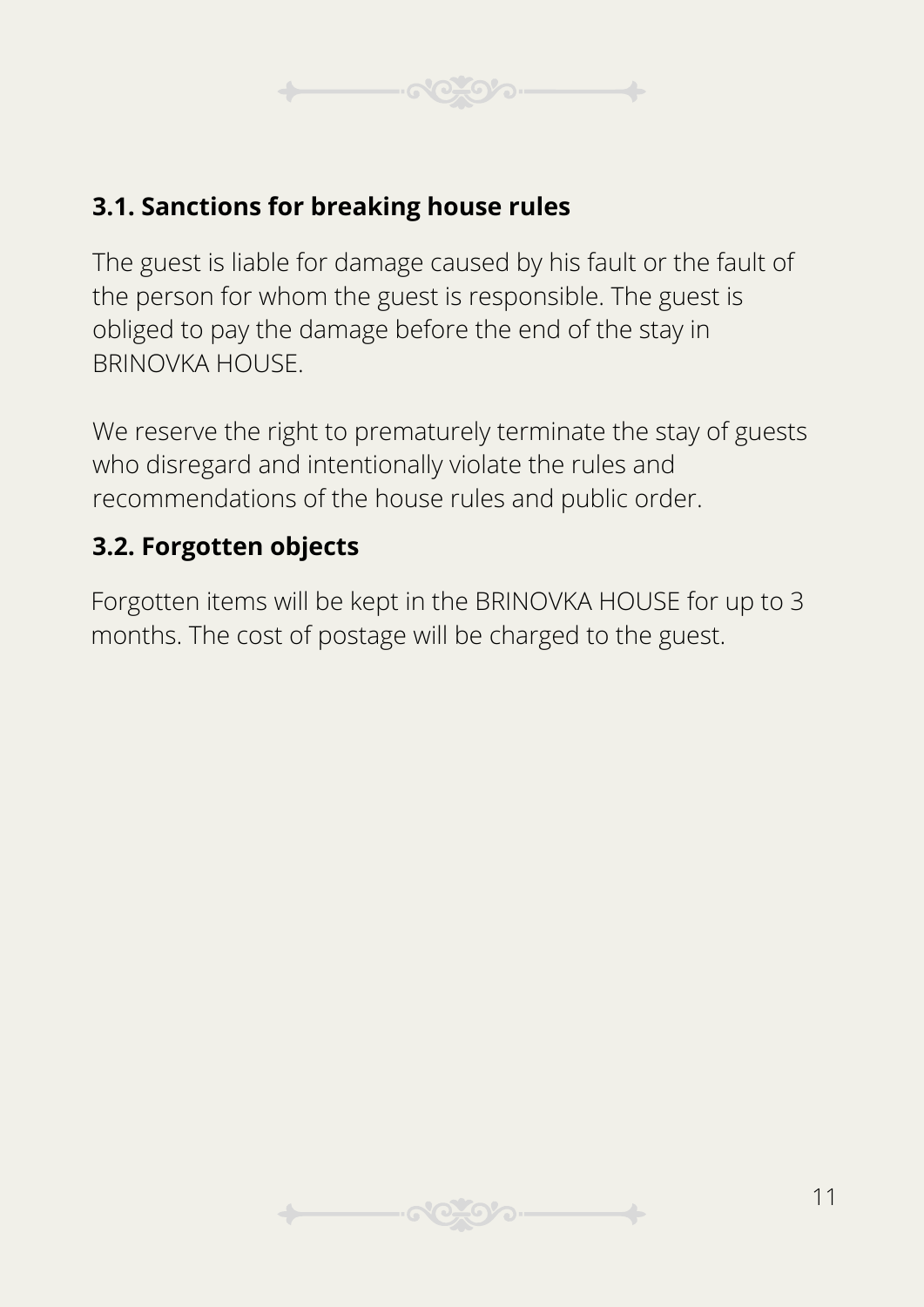## **4. Others**

## **4.1. Important contacts - emergency calls**

| Medical emergency | +386 (0) 5 33 83 333         |
|-------------------|------------------------------|
| Police            | 113 ali +386 (0) 5 303 42 00 |
| Firefighters      | 112 ali +386 (0) 5 302 32 49 |

 $\begin{picture}(180,10) \put(0,0){\vector(1,0){100}} \put(15,0){\vector(1,0){100}} \put(15,0){\vector(1,0){100}} \put(15,0){\vector(1,0){100}} \put(15,0){\vector(1,0){100}} \put(15,0){\vector(1,0){100}} \put(15,0){\vector(1,0){100}} \put(15,0){\vector(1,0){100}} \put(15,0){\vector(1,0){100}} \put(15,0){\vector(1,0){100}} \put(15,0){\vector(1,0){100}}$ 

## **4.2. Other useful contacts**

| Goriška Pharmacy, Miren 93,<br>5291 Miren              | +386 (0) 5 395 41 07                       |
|--------------------------------------------------------|--------------------------------------------|
| Goriška Pharmacy, Rejčeva<br>ulica 2, 5000 Nova Gorica | +386 (0) 5 330 34 40                       |
| Post Office Miren, Miren<br>125c, 5291 Miren           | +386 (0) 30 718 897                        |
| TIC Miren Kras, Lokvica 35,<br>5291 Miren              | +386 (0) 31 310 800 or<br>www.mirenkras.si |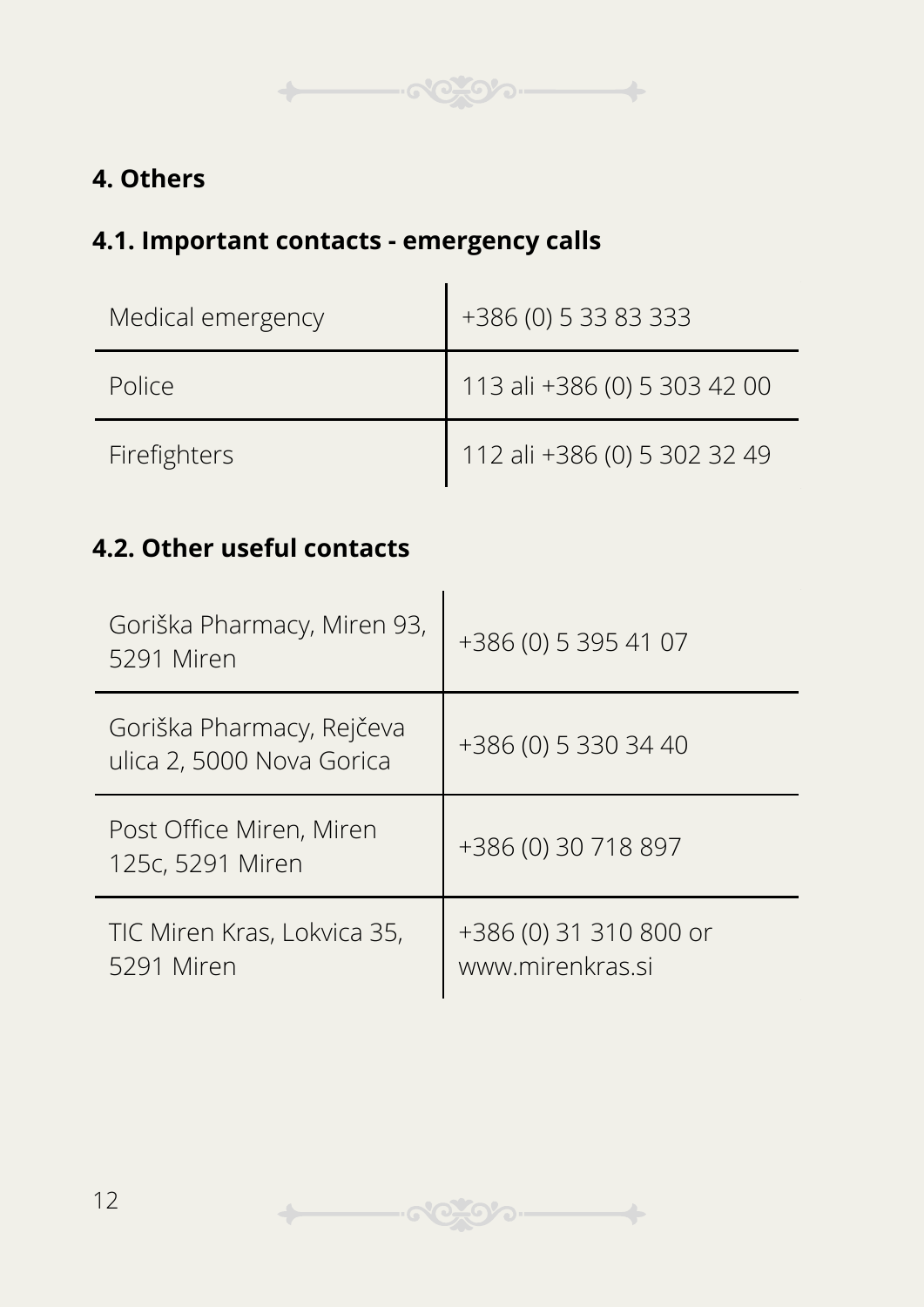

# **4.3. Other useful information**

| <b>ATM</b>                                                                         | Opatje selo, Komen                                                                                                            |
|------------------------------------------------------------------------------------|-------------------------------------------------------------------------------------------------------------------------------|
| Local grocery shops                                                                | Kostanjevica na Krasu, Renče,<br>Komen, Opatje selo                                                                           |
| Delivery of local products<br>(minimum quantity<br>required)                       | +386 (0) 41 825 569 - host Tadej<br>+386 (0) 30 609 605 - host Andrej                                                         |
| Trip ideas                                                                         | +386 (0) 41 825 569 - host Tadej<br>+386 (0) 30 609 605 - host Andrej                                                         |
| Transport/transfer                                                                 | +386 (0) 41 825 569 - host Tadej<br>+386 (0) 30 609 605 - host Andrej                                                         |
| Massage at BRINOVKA<br>HOUSE or at the provider's<br>home (Rogelja Herbal<br>Farm) | +386 (0) 31 202 588 or<br>info@zeliscarogelja.si                                                                              |
| Rent an e-bike                                                                     | +386 (0) 40 223 540 - E-bike point<br>Miren<br>+386 (0) 68 633 022 - Onnose<br>Aventures<br>+386 (0) 31 558 666 - Ride Around |
| Car rental                                                                         | +386 (0)41 341 226 - Uniplan d.o.o.                                                                                           |